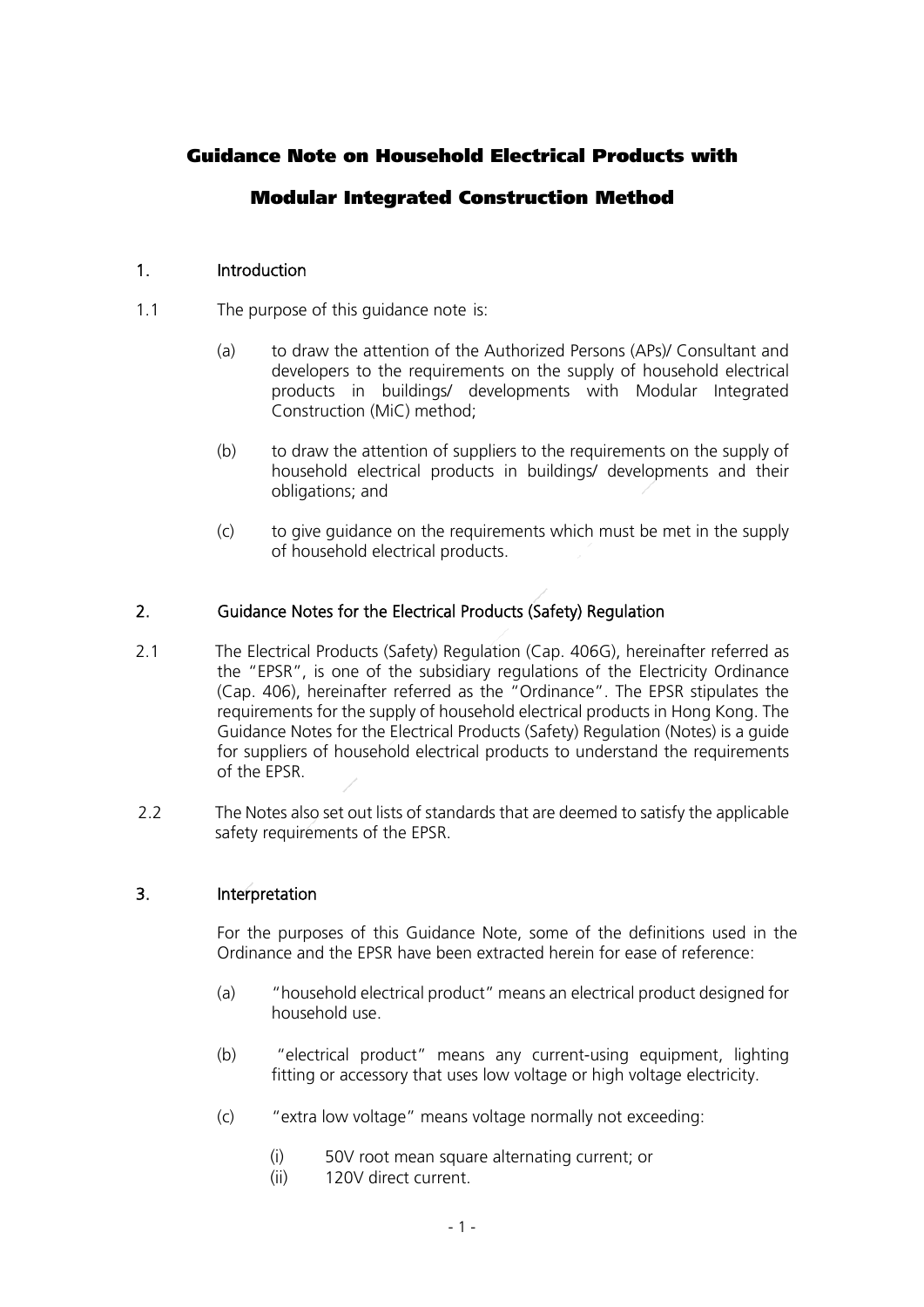- (d) "low voltage" means a voltage normally exceeding extra low voltage but normally not exceeding:
	- (i) between conductors, 1000V root mean square alternating current or 1500V direct current; or
	- (ii) between a conductor and earth, 600V root mean square alternating current or 900V direct current.
- (e) "high voltage" means voltage normally exceeding low voltage;
- (f) "supplier" means a person who supplies and electrical product;
- (g) "supply", in relation to the supply of an electrical product, means:
	- (i) to sell or hire out the electrical product;
	- (ii) to offer, keep or exhibit the electrical product for sale or for hiring out;
	- (iii) to exchange or dispose of the electrical product for any consideration;
	- (iv) to transmit, convey or deliver the electrical product in pursuance of a sale, a hiring out, or an exchange or disposal for any consideration; or
	- (v) for commercial purposes, to give the electrical product as a prize or to make a gift of such a product.
- (h) "certificate" means a document certifying the test results of an electrical product; and
- (i) "certificate of safety compliance" means a certificate issued under Part III of the EPSR.

#### 4. Design Consideration for MiC

- 4.1 Household electrical products supplied in MiC projects, e.g. television sets, refrigerators, electric water heaters, etc., are regulated by the Electrical Products (Safety) Regulation under the Electricity Ordinance (Cap. 406) if they are supplied in Hong Kong. Under the Regulation, the categories of persons that are regarded as suppliers are wide ranging, and include manufacturers, importers, wholesalers, retailers, etc., if such persons supply household electrical products in Hong Kong. Property developers may also be regarded as suppliers, as the Regulation also applies to the supply of household electrical products as part of or in connection with a disposition of any premises, if such a disposition, which includes a sale, lease, licence and permission to occupy, is the first disposition made prior to the first occupation of the premises.
- 4.2 Suppliers should ensure that any household electrical products they supply are in compliance with the applicable safety requirements of the Regulation, and the products should have been issued with valid certificates of safety compliance, as detailed in the Guidance Notes for the Electrical Products (Safety) Regulation